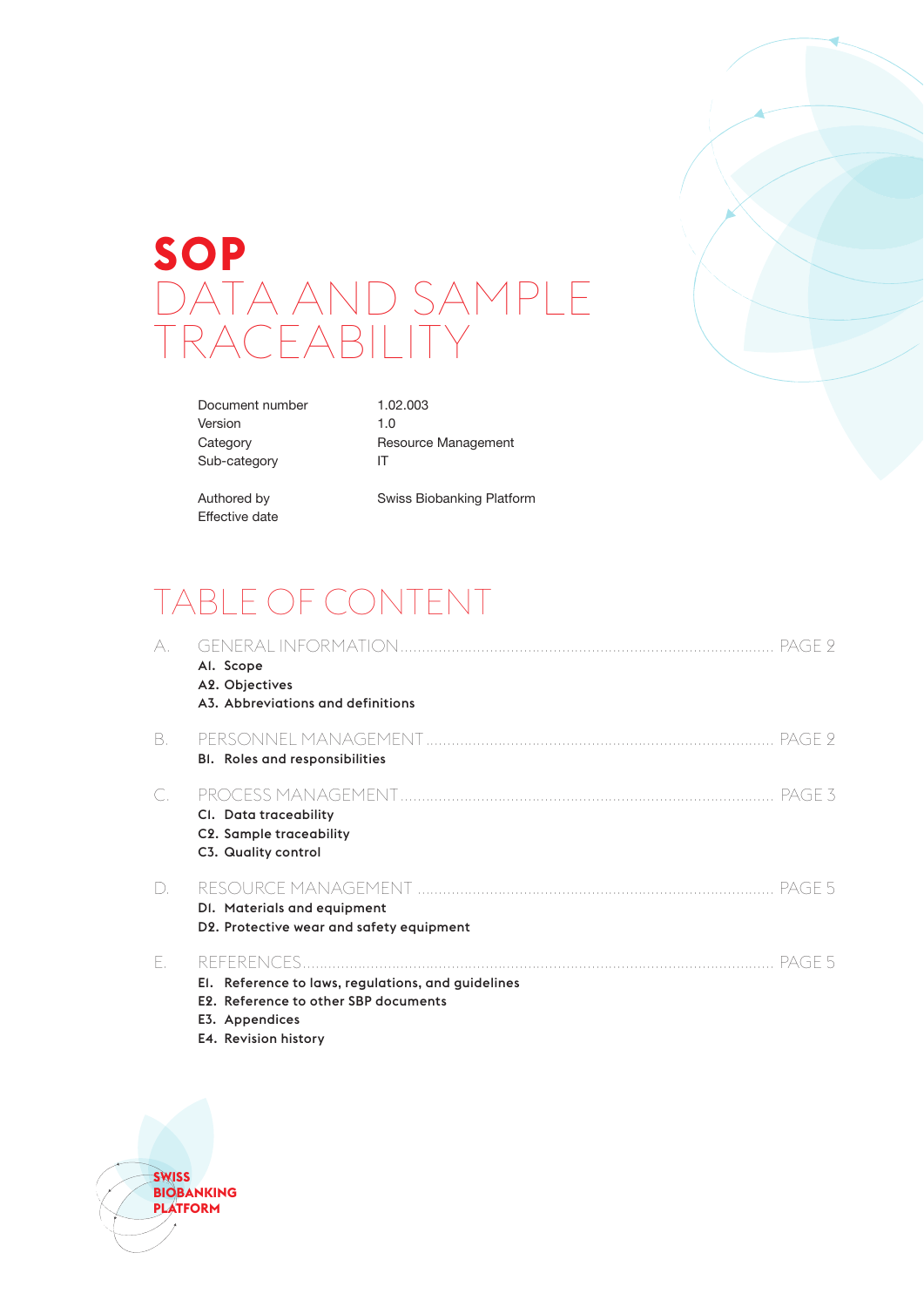## A. GENERAL INFORMATION

## **A1. SCOPE**

This SOP provides guidance on the implementation of quality assurance measures to guarantee the traceability of samples and associated data available at the Biobank.

### **A2. OBJECTIVES**

- **>** Ensure that the Document Management System or BIMS include a full audit trail of changes made to the BB database.
- **>** Ensure the traceability of associated data by performing data verifications periodically.
- **>** Ensure the traceability of samples by performing sample verifications periodically.

### **A3. ABBREVIATIONS AND DEFINITIONS**

For this document, the following abbreviations apply. BB = Biobank BIMS = Biobank Information Management System QR = Quality Representative SBP = Swiss Biobanking Platform SOP = Standard Operating Procedure

See SBP Glossary for definitions.

The SBP SOPs are based on Good Biobanking Practices to ensure an optimal setup for the biobanking activities.

Additionally, the SBP SOPs can serve as a reference for BBs to develop site-specific Work Instructions.

## B. PERSONNEL MANAGEMENT

## **B1. ROLES AND RESPONSIBILITIES**

| <b>BB</b> personnel  | <b>Responsibility / role</b>                                                                                                                                                          |  |  |
|----------------------|---------------------------------------------------------------------------------------------------------------------------------------------------------------------------------------|--|--|
| Laboratory personnel | > Conduct data and sample verification                                                                                                                                                |  |  |
| ΟR                   | > Schedules and initiates the data verification<br>> Schedules and initiates the sample verification<br>> Records data and sample verification outcomes<br>> Performs Quality Control |  |  |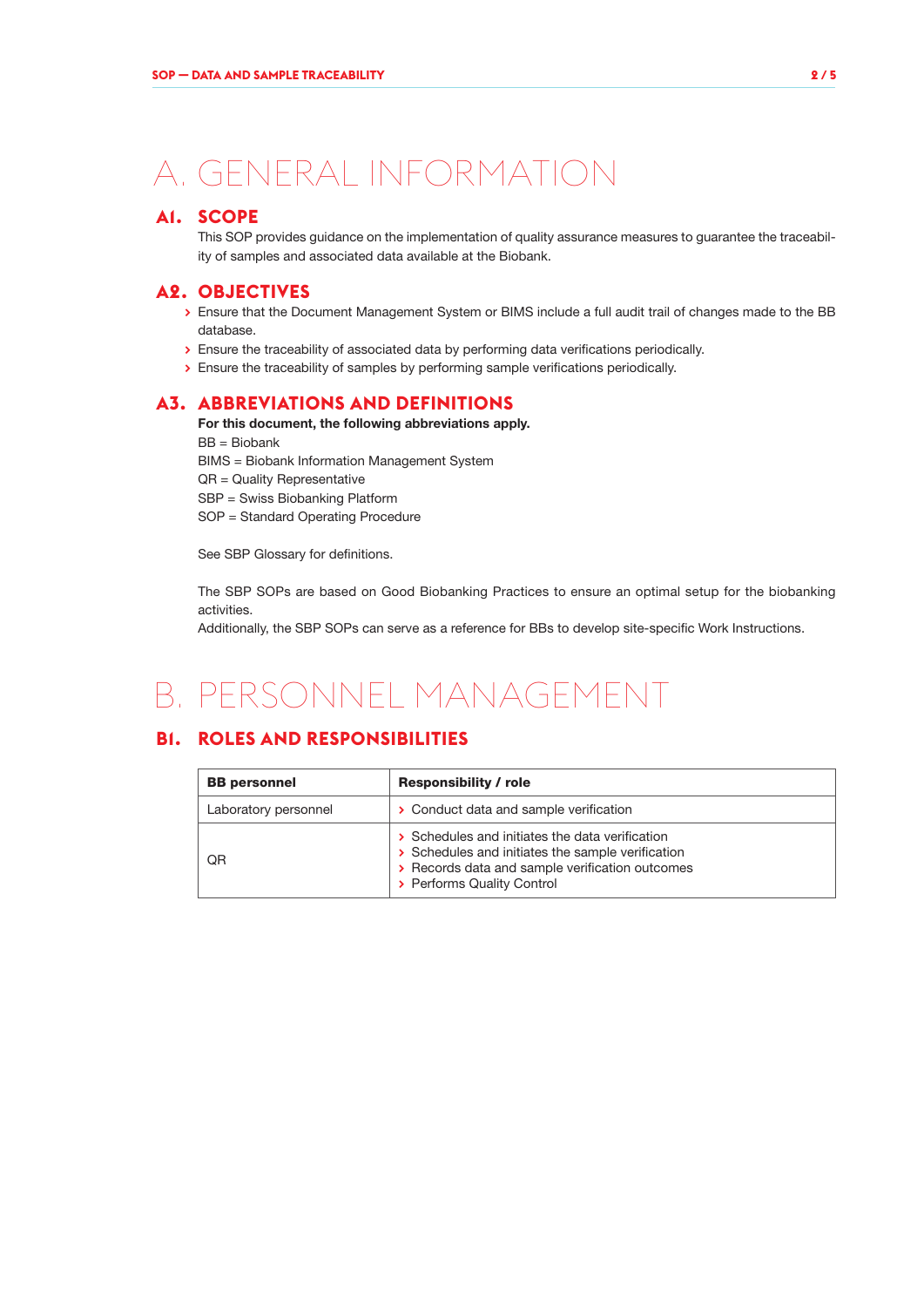## C. PROCESS MANAGEMENT

## **C1. DATA TRACEABILITY**

This flowchart describes the procedures to assure the data traceability.



#### **C1.1. Data verification**

- **>** Data verification is a quality assurance measure that shall be carried out periodically to confirm the integrity of the associated data.
- **>** The QR shall define the frequency of the data verifications.
- > The QR shall schedule the date of the data verification and initiate the data verification.
- **>** The laboratory personnel shall carry out data verification by selecting associated data on a random basis. The laboratory personnel shall control if the associated data are complete, correct, and corresponding to the right sample. If the data are corrupted, missing, or incorrect, the laboratory personnel shall immediately modify the information recorded in the BB database or BIMS to reflect the actual situation. The laboratory personnel shall follow the procedures described in the Non-conformity Management SOP (Document 1.04.002).
- **>** The acceptance range for a successful data verification is defined in the BB Work Instructions.
- **>** Data verification outcomes shall be documented and recorded in the Document Management System or **BIMS**
- **>** Data verification outcomes shall be made accessible for internal and external audits, as further explained in the Internal audit SOP (Document 1.04.004).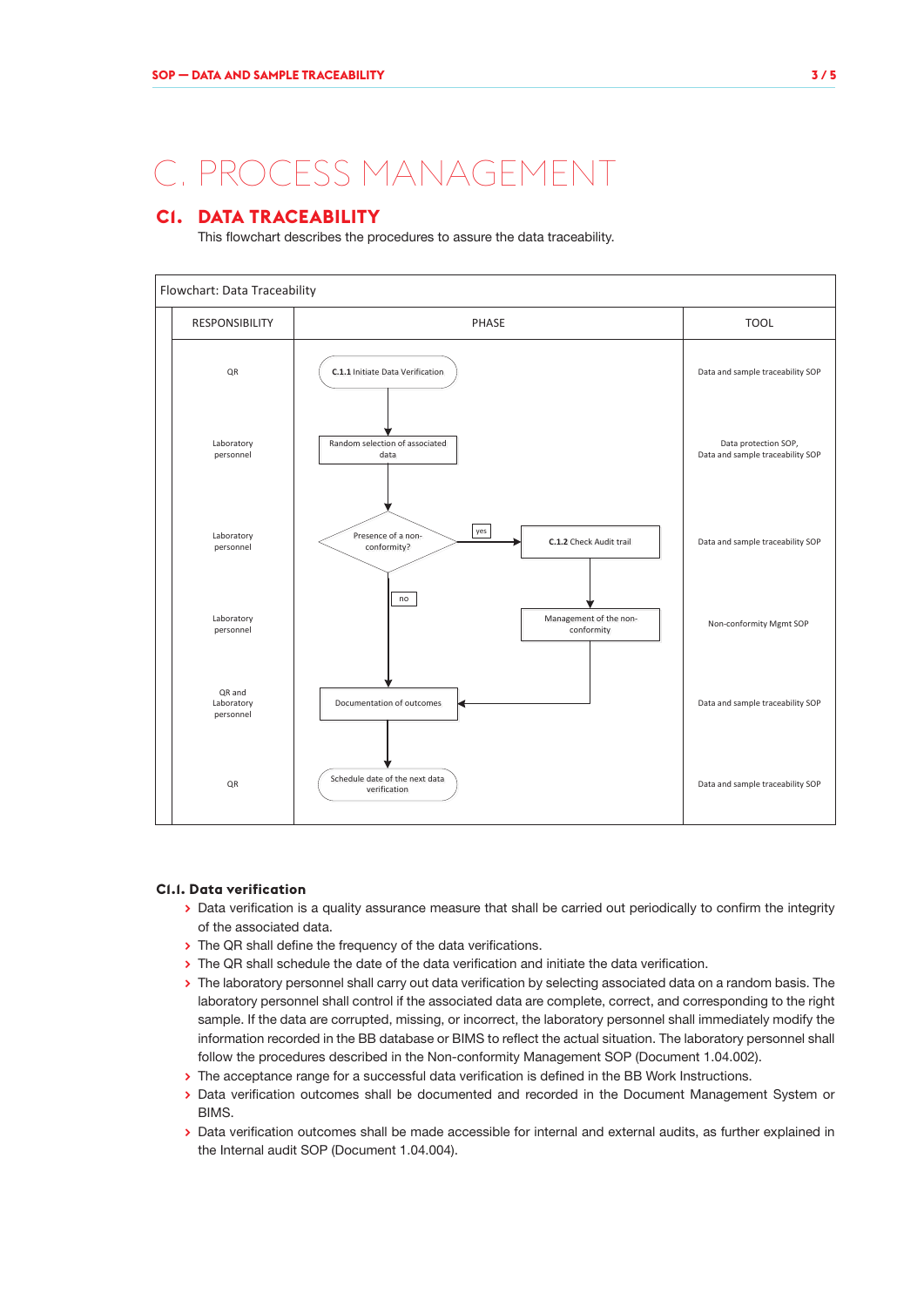#### **C1.2 Audit trail**

- **>** The BB database or BIMS shall include a full audit trail of changes made. The audit trail should consist of a detailed history of the data as follows: data creation, changes, deletion, who made the changes, and the date and time of the changes.
- **>** The audit trail shall be automatically updated and documented.
- **>** Audit trails and related documentation shall be made accessible for internal and external audits, as further explained in the Internal audit SOP (Document 1.04.004).

#### **C2. SAMPLE TRACEABILITY**

This flowchart describes the procedures to assure the sample traceability.



#### **C2.1 Audit trail**

- **>** The sample verification is a quality assurance measure that shall be carried out periodically to confirm that the appropriate biological material is in the correct location as indicated by the BB database or BIMS.
- **>** The QR shall define the frequency of the sample verifications.
- **>** The QR shall schedule the date of the sample verification and initiate the sample verification.
- **>** The laboratory personnel shall conduct the sample verification by selecting samples on a random basis. The laboratory personnel shall control if the label attached to the sample matches the information recorded in the BB database or BIMS. If the sample label is missing or is incomplete or does not match the recorded inventory, the Laboratory personnel shall immediately modify the information recorded in the Document Management System or BIMS to reflect the actual situation. The laboratory personnel shall follow the procedures described in the Non-conformity Management SOP (Document 1.04.002).
- **>** The acceptance range for a successful sample verification is defined in the BB Work Instructions.
- **>** The laboratory personnel should ensure that the temperature of the sample is maintained constant during the sample verification and should minimise the time that the samples are removed from the storage to prevent the sample damage.